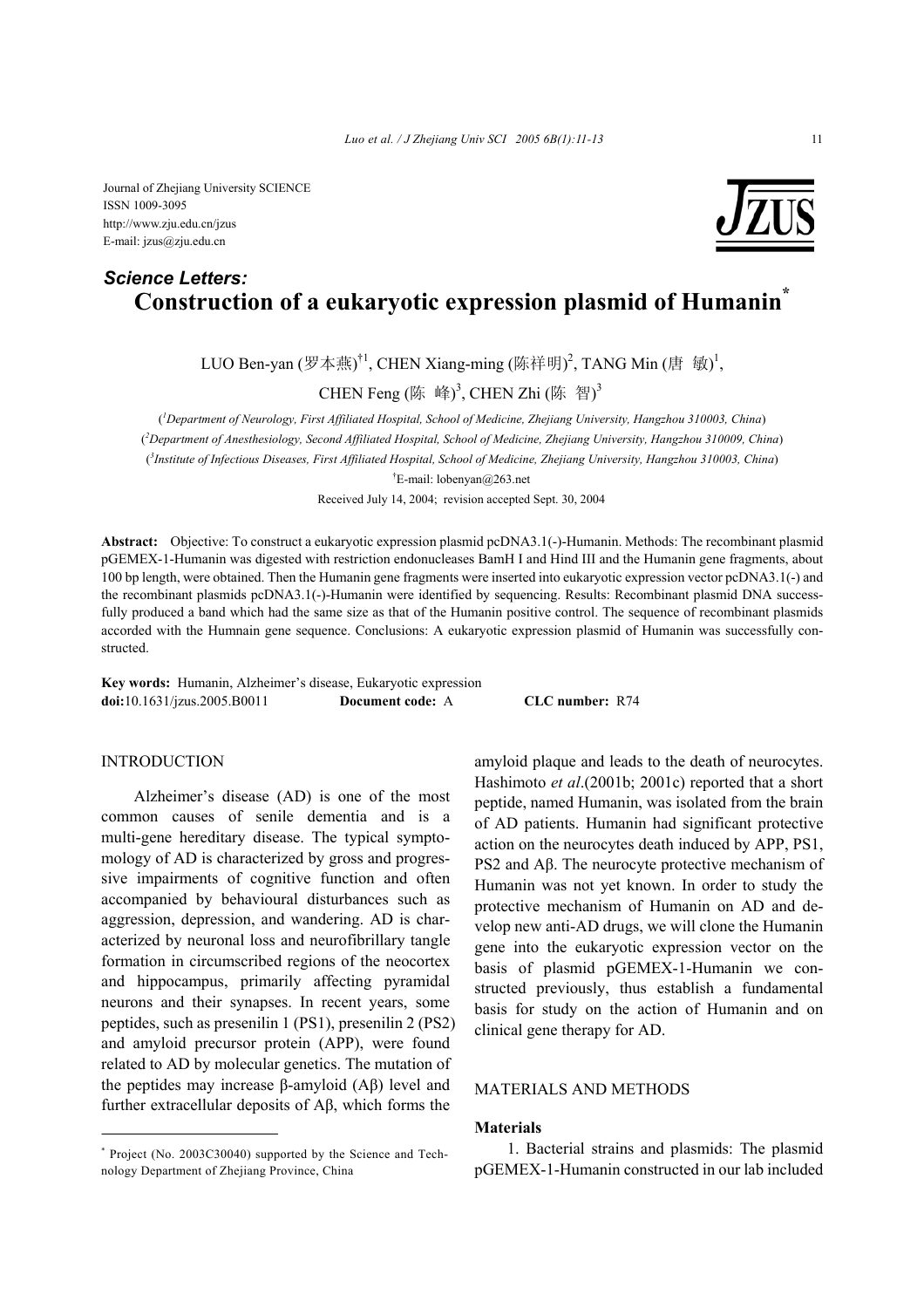the Humanin gene fragment and was identified by sequencing (Luo *et al.*, 2004). Eukaryotic expression vector pcDNA3.1(-) and *E. coli* strain DH5α were provided by the Institute of Infectious Diseases, Zhejiang University.

2. Enzymes and kits: Plasmid DNA purification kit and gel extraction kit were purchased from Qiagen Incorporation and restriction endonuclease was from Fermentas Incorporation. T4DNA ligase was purchased from Roche Company, and Taq DNA polymerase and 100 bp DNA Ladder were both from Promega Company.

3. Primers:

Up-stream primer of Humanin:

5′>ATTGGATCCATGGCTCCACGAGGGTTCAG  $\leq$ 3'

Down-stream primer of Humanin:

5′>TGGAAGCTTTTATGCCCGCCTCTTCACGG< 3′

Primers were synthesized by Shanghai Shengyou Biological Engineering Corporation.

#### **Methods**

1. Amplification and enzymatic digestion of plasmid: pGEMEX-1-Humanin plasmids were amplified and purified and then were digested with restriction endonucleases BamH I and Hind III. The products were separated on agarose gel and the purified Humanin DNA fragments were obtained by gel extraction kits. The purity and concentration of Humanin DNA fragments were verified by gel electrophoresis. The pcDNA3.1(-) vectors were treated in the same way.

2. Clone of Humanin: Vector pcDNA3.1(-) and Humanin DNA fragments were ligated at molar ratio of approx. 3:1 by T4 DNA ligase at 20 °C for 30 min. Competent *E. coli* strain DH5α was transformed with 5 µl ligation reaction and plate aliquots of the transformation reaction on LB agar containing 50 µg/ml ampicillin and the cultures were incubated at 37 °C for 16 h. Appropriate clones were selected and the inoculate cultures were incubated overnight at 37 °C to obtain a saturated culture. Recombinant plasmid DNA was extracted and purified and PCR was performed to analyze Humanin up and down stream primers according to the following cycle program: 95  $\degree$ C 3 min, 1 cycle; 94  $\degree$ C 1 min, 60  $\degree$ C 90 s, 30 cycles; 72 °C 7 min, 1 cycle. PCR amplification products were fractionated by electrophoresis through agarose gels and were analyzed on a UV table after ethidium bromide staining.

3. Identification of recombinant plasmids: The recombinant plasmids were sequenced by Amersham  $MeqaBace^{TM}$  1000 DNA Analysis System.

# **RESULTS**

#### **PCR screening of recombinant plasmids**

Recombinant plasmid DNA was amplified by PCR analysis using Humanin primers and the product was identified by running it on the agarose gel. The result is shown in Fig.1.



**Fig.1 PCR screening of recombinant plasmids. M: 100 bp Marker; 1: Humanin PCR product; 2: Positive control; 3: Negative control** 

# **Identification of recombinant plasmids by sequencing**

Two recombinant plasmids were identified by sequencing with the results according with what was expected. The sequence listed below:

ATGGCTCCACGAGGGTTCAGCTGTCTCTTAC-TTTTAACCAGTGAAATTGACCTGCCCGTGAA-GAGGCGGGCATAA

### DISCUSSION

Humanin is a short linear peptide that distributes primarily in the heart, kidneys, liver and skeletal muscle. The content of Humanin in human brain and stomach is relatively low, but it has vital physiological action. Humanin was cloned from a cDNA library extracted from surviving neurons of the occipital lobe of Alzheimer (AD's) brain. Some researchers considered that the protective genes are expressed by the